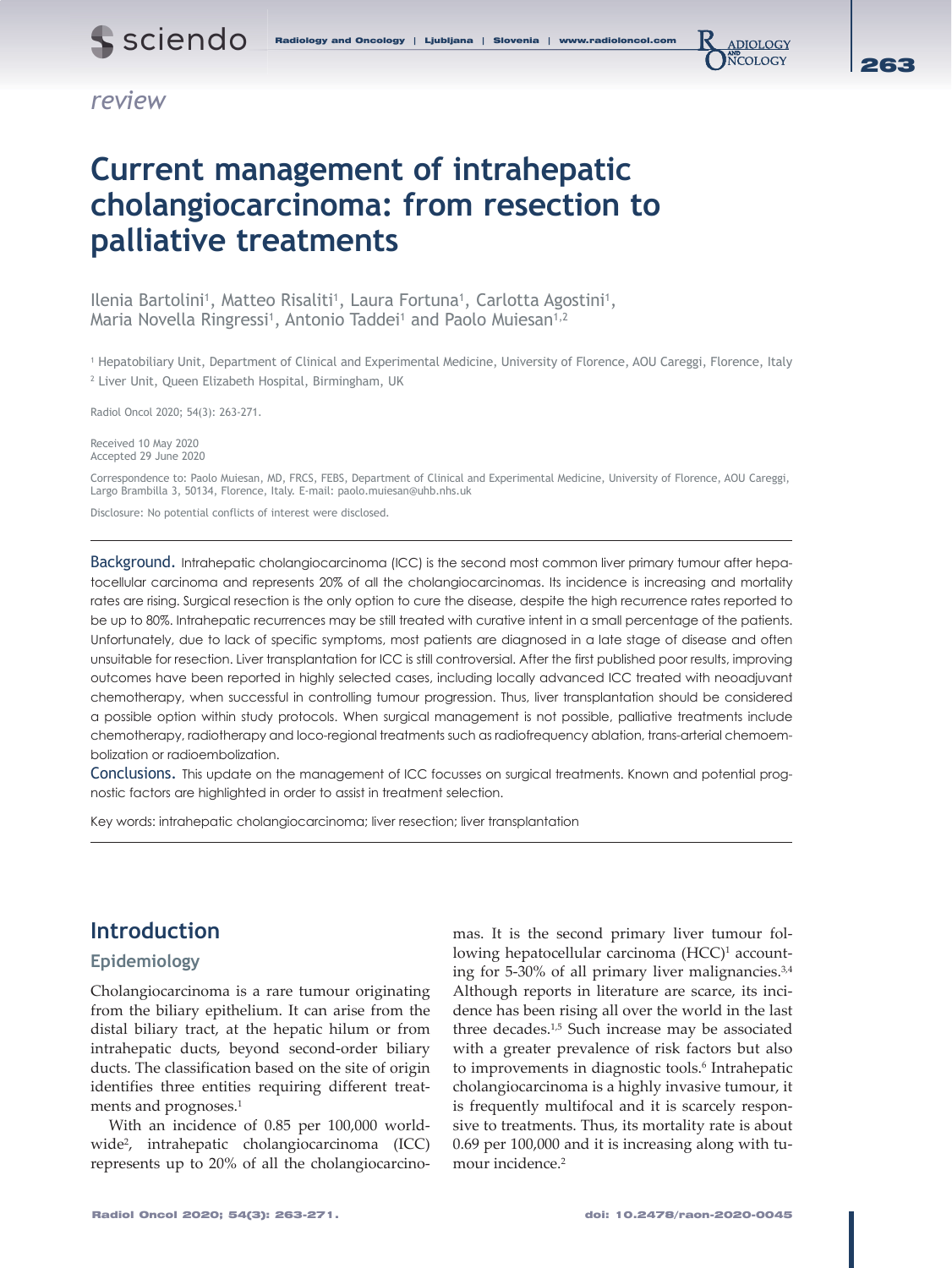Well-known risk factors include liver disease and chronic inflammation including cirrhosis, hepatitis B (mostly in Asian countries) and C (mostly in the Western countries), primary sclerosing cholangitis (PSC), biliary tract cysts, intrahepatic biliary stones, toxins, infection with hepatobiliary flukes (frequently in East Asia), metabolic syndrome and obesity.1,7,8

#### **Presentation and diagnosis**

Intrahepatic cholangiocarcinoma is often clinically silent and there are no specific symptoms in the early stages. Diagnosis is therefore incidental in at least 20-25% of the patients.<sup>1</sup> Symptoms include abdominal pain and, in more advanced cases, weight loss, malaise and asthenia.<sup>1</sup> Jaundice is rarely present (about 15% of the cases) and it can be caused by both external compression and infiltration of the hepatic hilum.7

Macroscopically, ICC may present as a massforming tumour, with periductal or intraductal growth, or with a combination of these patterns.<sup>9</sup> The mass-forming pattern is the most frequent and it spreads mostly via portal system. Instead, the periductal forms grow mostly through lymphatic vessels.10 Microscopically, it is composed of bile duct cells with stromal fibrosis and collagen fibres.<sup>1</sup>

Diagnosis can be difficult, clinical suspicion and laboratory exams need to be confirmed by radiologic findings.<sup>11</sup> Laboratory investigations comprehend serum tumour markers including CA19-9 and CEA. The CA 19-9 sensitivity is 62% and its specificity is  $63\%$ .<sup>10</sup>

However, tumour markers may be elevated also in presence of tumours different from ICC or in case of benign conditions including cholangitis or cholestasis.6 Therefore, they are not sensitive enough to be utilised for screening purposes.

Recently, some effort has been placed in the proteomic evaluation of organic fluids and in searching products of cancer cells (including cytokines, enzymes and growth factors) trying to find better biomarkers.12 Potential serum, urinary and biliary biomarkers have been investigated over the years. Serum markers include trypsinogen-2, IL-6, MUC5AC, cytocheratin-19 fragment (CYFRA 21- 1) and progranulin while some of the biliary biomarkers are insulin-like growth factor 1 (IGF1) and microRNA-laden vesicles. However, none of these is currently used in clinical practice.<sup>1,12</sup>

The Ultrasound Sonography (US) is the first imaging test that usually identifies an abdominal mass, but its sensitivity and specificity are operator-dependent. Tumour markers may improve significantly the sensitivity of US. Furthermore, the colour Doppler mode may show portal venous and parenchymal involvement.13

Unlike HCC, there are no specific radiological patterns for an imaging-based diagnosis.3 On Computed Tomography (CT), ICC presents as a predominantly hypodense mass with irregular margins, with a peripheral rim enhancement in the arterial phase. Contrast uptake is progressive on the venous and late phases.3 The hyper-enhancing pattern on delayed phase reflects stromal fibrosis of interstitial space. Therefore, hyper-attenuating ICCs are more aggressive. Other characteristics of advanced tumours include bile ducts thickening and dilatation, retraction of liver capsule, enlarged regional lymph nodes, vascular invasion and distant metastases.<sup>13</sup>

On contrast-enhanced Magnetic Resonance Imaging (MRI), the ICC is a hypo-intense lesion on T1-weighted images and hyper-intense on T2 weighted images. Central hypo-intensity, on delayed pictures, reflects the presence of fibrosis.13 The contrast medium uptake in MRI is similar to CT scan. The typical HCC "wash-in and wash-out" pattern is never present, even in case of small tumours.1,10 The MRI with cholangiopancreatography (MRCP) is the gold standard in the imaging of the biliary tree without the need of invasive techniques (i.e. percutaneous transhepatic cholangiography). The MRI is a powerful tool to evaluate tumour extent and resectability with an accuracy of up to 95%.13

However, both CT scan and MRI have low specificity and the diagnosis of small or rare forms of tumour, including mixed HCC-ICC or in presence of PSC, may be difficult by imaging only.10,14

Positron emission tomography with 18-fluorodeoxyglucose (FDG-PET) scan is not recommended as a routine staging exam.<sup>14</sup> However, it could be a great tool to discover occult primary tumours, distant or nodal metastasis with a sensitivity and specificity of about 40-55% and 80-87%, respectively.13 Furthermore, a modification in patient management has been reported in up to 15% of the cases after diagnosis of nodal involvement with FDG-PET.14,15

The role of biopsy is still controversial when diagnostic doubt persists after imaging techniques. When a nodule is suitable for resection, most authors suggest that liver biopsy should not be performed because of the risk of seeding.7,11 Anyhow, there is no strong evidence supporting this risk.<sup>1</sup> Moreover, histological analysis on biopsy is not al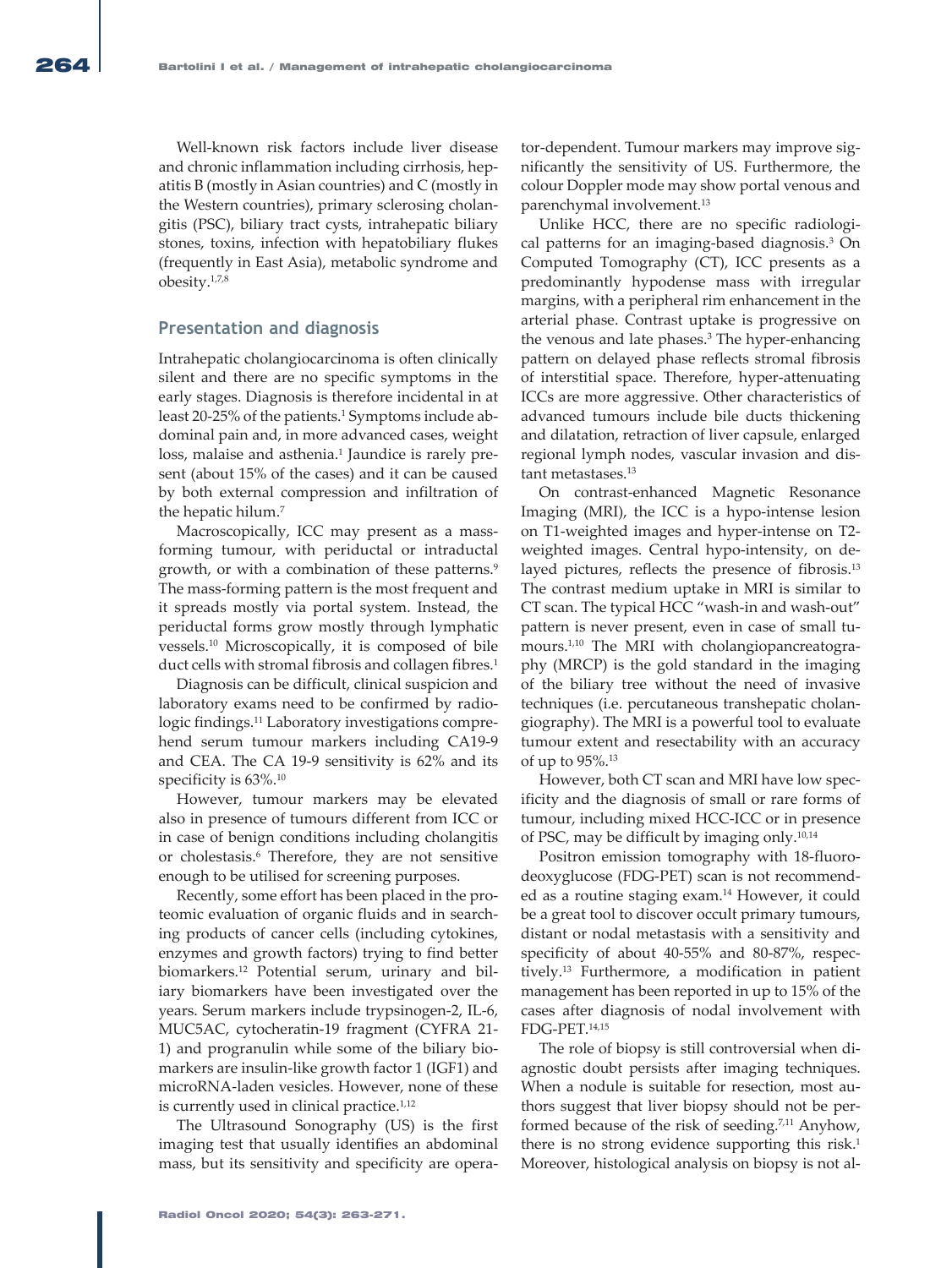ways able to differentiate a primary from a secondary adenocarcinoma.16 On the contrary, since distant nodal metastases are a contraindication to liver resection, a biopsy of suspect distant lymph nodes should be performed via endoscopic ultrasound (EUS) with fine-needle aspiration, eventually.17

## **Treatment and prognosis**

When technically feasible, surgical resection is the best treatment that can be offered to the patients. In the great majority of them, a major hepatectomy will be necessary to achieve a R0 resection. Nevertheless, reported 5-years survival rates range from 22% and  $45\%,^{5,11,18}$  mostly due to high recurrence rates (up to  $80\%$ ).<sup>19-21</sup> Unfortunately, 60 to 88% of the patients with ICC have unresectable tumours due to a late diagnosis.22,23

Indications for liver transplantation (LT) for ICC are still controversial. Outcomes of liver transplantation have been changed over the years. In the '90s, a 5-year survival rate of less than 25% was reported.24-26 Recent papers reported an acceptable 5-years overall survival rate, up to 83%, in highly selected patients.5,27

The most important prognostic factors after resection include: tumor-related features (e.g. size and number, vascular and nodal involvement, perineural and periductal invasion and tumour biology) $^{17}$ , margin status $^2$ , and time-to-recurrence. $^{21}$ 

Palliative treatments include chemotherapy, radiation therapy or locoregional therapies but all these strategies provide only a modest improvement in prognosis with a median survival inferior to 1 year 5,23,28 and a 5-years survival of less than 10%.29

The focus of this paper is on surgical management of ICC with an assessment of prognostic factors for recurrence, which may assist to better select the appropriate treatment for each patient. A brief overview of palliative treatments is also provided.

# **Surgical management**

## **Surgical resection**

Currently, surgical resection is the only accepted treatment for potential cure.<sup>1</sup> Due to the improvements in surgical techniques and advances in perioperative care, surgical indications have been extended in recent years. However, only a minority of patients, 12-40%, are resectable at the time of diagnosis.<sup>11,30</sup>

Surgery aims to achieve complete resection of the tumour with adequate free margins, and, at the same time, leaving a sufficient functional liver remnant. The assessment of resectability is associated with a variety of factors including tumour location and extension, liver function and underlying liver disease and, last but not least, performance status.

In case of involvement of major vascular structures or of first- and second-order biliary branches, a liver resection should be carefully assessed and planned.

Up to half of patients have multifocal disease at presentation.31 Resection of multifocal ICC is controversial since it usually requires a more demolitive liver resection and it is associated with poorer survival rates. However, multifocality itself should not prevent surgery according to current published evidence.18,31,32

On the other hand, distant metastases are a contraindication to surgery. Similarly, metastases of distant lymph nodes are considered a reason for unresectability.17 In case of suspected infiltration of regional lymph nodes, surgical resection should be assessed carefully given that lymph nodes positivity is one of the most important factors linked to poor prognosis.29 In 10-20% of the patients, locally advanced tumours may be downstaged and reconsidered for liver resection after neoadjuvant treatments including chemotherapy (based on gemcitabine, cisplatin and paclitaxel) and locoregional procedures.32 Conversion rate varies between 0% and 53% and up to half of the patients present with stabilized disease.<sup>32</sup>

In presence of cirrhosis, portal pressure should be assessed since clinically significant portal hypertension, defined as an hepatic vein pressure gradient (HVPG)  $\geq 10$  mmHg<sup>33</sup>, is a relative contraindication to major resections.17,20 Further tests to reduce at a minimum the risk of postoperative liver failure include liver function tests, calculation of future liver remnant volume, and evaluation of the presence of fibrosis.17

Small tumours or peripherally located lesions can be treated with an atypical or anatomical minor resection. However, in most cases (70-80%), the lesion is multisegmental and a major hepatectomy may be needed.19 Similarly to HCC, anatomical resections of ICC seem to have better outcomes in terms of survival and recurrence when compared with non-anatomical resections.<sup>34</sup>

A biliary resection and reconstruction is required in about 20-30% of the cases.<sup>19</sup> The necessity of a vascular reconstruction to achieve an R0 resection should not prevent surgery in selected patients. Reames *et al*., in a multicentric analysis evaluating a total of 1087 patients, reported similar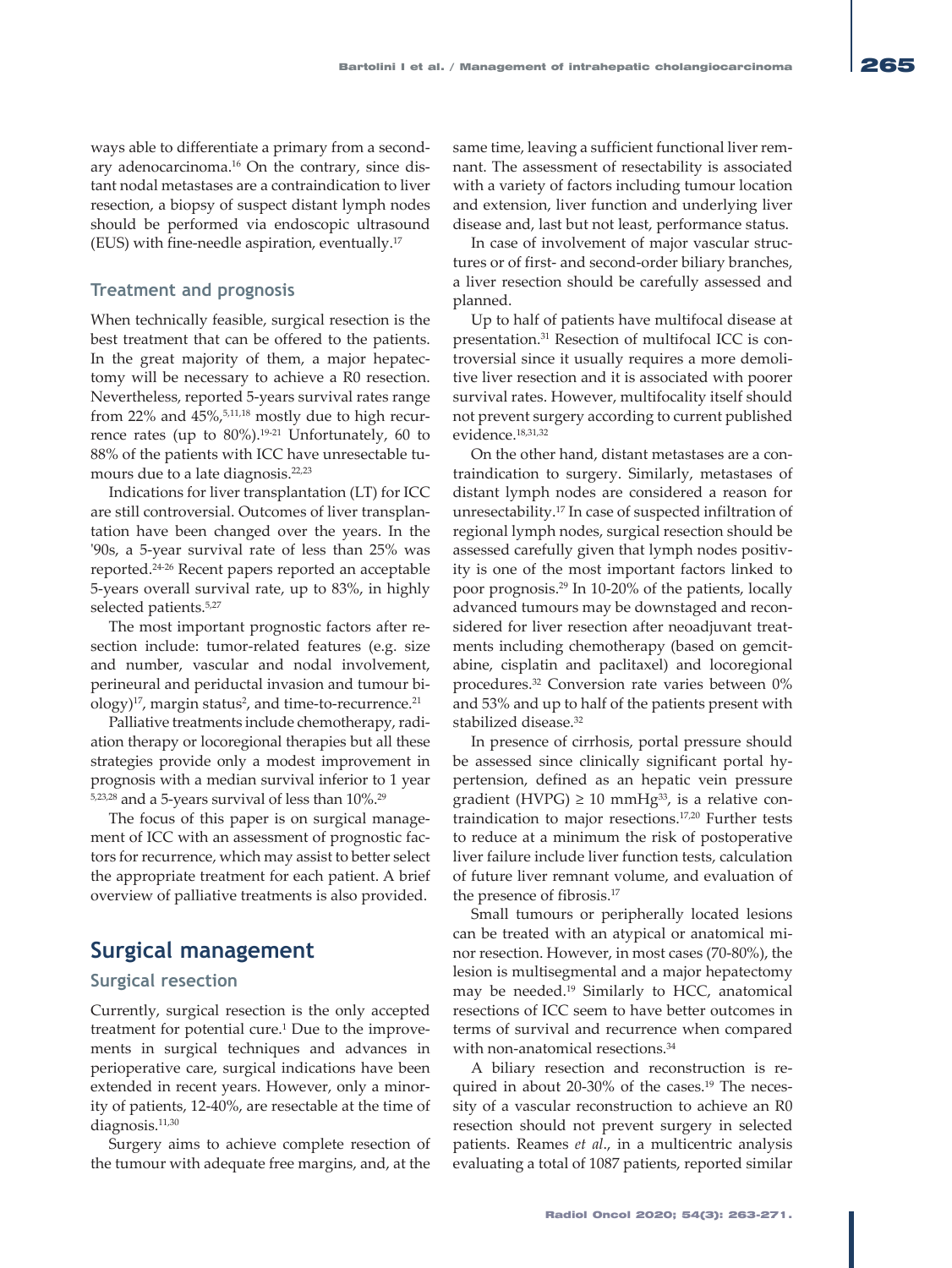results between patients requiring a caval or portal resection and those who did not.35

In case of a predicted small future liver remnant, portal vein embolization can be performed prior to surgery. Liver hypertrophy develops in approximately 40% of patients within 4 weeks. However, 20-30% of these patients will never undergo resection because of tumour progression or inadequate future liver remnant hypertrophy.17

The use of ALPPS (Associating Liver Partition and Portal vein ligation for Staged hepatectomy) has been reported for ICC. Liver hypertrophy is achieved faster when compared with PVE and the rate of achievement of second stage is higher with ALPPS compared to other staged procedures, but the cost in terms of morbidity and mortality is significant.36

Similarly to other cancers, lymphadenectomy has an undisputed role in staging the disease correctly.37 For this purpose, a minimum of 6 lymph nodes are required as suggested in the 8th edition of the American Joint Committee on Cancer (AJCC) manual.38 However, the impact of lymphadenectomy has been previously questioned and only about 50% of patients have been reported to receive a lymphadenectomy.39 In particular, the therapeutic role of lymphadenectomy is debated although several more recent papers reported a survival benefit.39 A complete lymphadenectomy is routinely performed by some authors to try to reduce local recurrence but in the subgroup of cirrhotic patients the related high morbidity rates may exceed the benefits.17

Minimally invasive surgery for ICC is feasible and safe in selected cases, with the advantages of laparoscopic and robotic techniques and similar oncological outcomes to open surgery.40,41

Adjuvant therapy is not fully standardized yet due to the rarity of this disease. However, chemotherapy should be offered to patients with positive nodes at histology though it seems to offer only partial control on lymph node metastatic disease.

Post-operative mortality is less than 5% in highvolume centres.1 Five-years OS rates after curative surgery range between 22 and 45%. Median survival is reported to be 40 months.5,11,21,42 Recurrence rates are still very high, ranging from 53% to 80%.5,21 The reported 1-, 3-, and 5-year disease-free survival is 44%, 18%, and 11%, respectively.<sup>18</sup> The great majority of patients experience disease recurrence within 2 years<sup>5</sup> with a median time to recurrence ranging from 9 to 26 months.<sup>43</sup> However, recurrence has been reported up to 9.5 years after liver resection.<sup>18</sup>

Despite improvements in pre- and intra-operative imaging21,44, local tumour control may result incomplete, possibly due to unidentified small metastatic lesions at surgery.5,21 Common extrahepatic sites of recurrence include lungs, abdominal lymph nodes and peritoneum.<sup>21</sup>

In case of intrahepatic only recurrence, further treatments with curative intent may still be possible if an R0 treatment is achievable by surgical resection or radiofrequency ablation.<sup>2,21</sup> However, disease recurrence is the major cause of death in these patients with a disease-specific mortality rate of about 90%.21

#### **Liver transplantation**

Currently, ICC is a controversial indication for LT.5,27 The main reasons of such controversy include the shortage of deceased donor organs, the potential of tumour progression whilst waiting for LT after chemotherapy, the high recurrence rates of ICC and the fact that immunosuppression may facilitate recurrence.

Papers from the '90s reported a poor prognosis after liver transplant for ICC with 5-years survival rates of 10-25%.<sup>24,25,45</sup> Furthermore, in most LTs ICC was an incidental diagnosis on the resected specimen, thus patients had not received preoperative adjuvant treatments.26

Recently, Sapisochin *et al*. retrospectively looked at 48 patients transplanted for presumed HCC or decompensated cirrhosis but diagnosed as ICC at post-transplant pathology.<sup>27</sup> Fifteen had very early ICC (<2 cm) and 33 had advanced ICC (>2 cm or multifocal). The 5-years OS rate was 65% and 45% for very early and advanced ICC, respectively. Tumour recurrence occurred in 13% of the very early group and in 54.5% of the advanced group, being the main cause of death of the latter. Therefore, LT could be a possible treatment only for cirrhotic patients with very early ICC.27

However, the role of neoadjuvant chemotherapy has remained unclear for a long time. Good results in terms of survival (5-years OS rate up to 76%) have been reported in highly selected patients with hilar cholangiocarcinoma who received LT after neoadjuvant chemotherapy or chemo-radiotherapy with good disease control.46-48 These results encouraged further studies.

In their well-designed prospective case-series, Lunsford *et al*. reported a 1-, 3- and 5-years overall survival rate of 100%, 83.3% and 83.3%, respectively. One-, 3- and 5-years recurrence-free survival was 50% with a median time of recurrence of 7.6 months.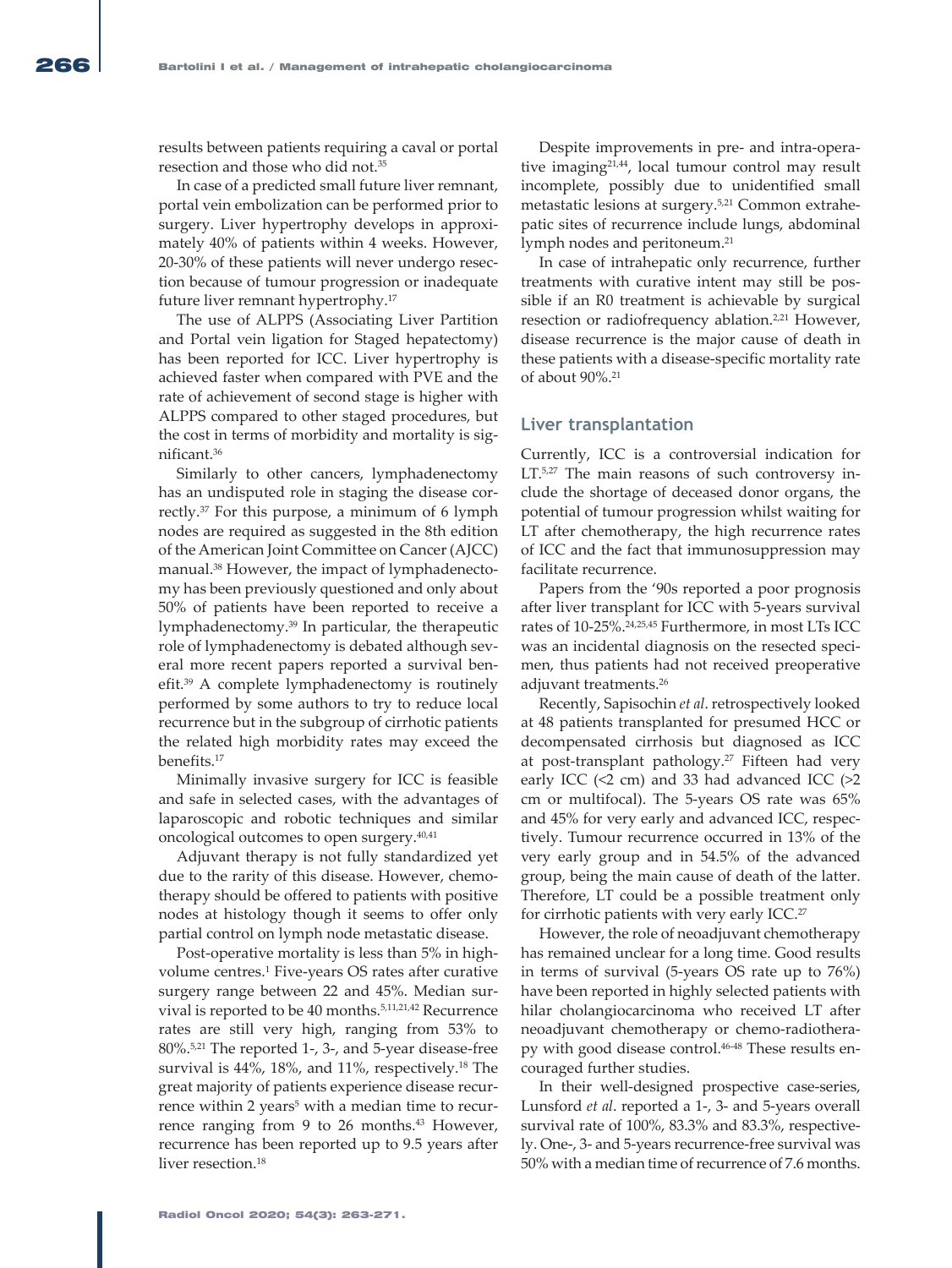TABLE 1. A comparison between the prognostic factors of the three main recognized staging systems (the Liver Cancer Study Group of Japan [LCSGJ]<sup>9</sup>, the National Cancer Center of Japan [NCCJ]<sup>s3</sup>, and the American Joint Committee on Cancer [AJCC, 8<sup>th</sup> edition<sup>38</sup>], Wang et al.<sup>49</sup> and Hyder et al.<sup>43</sup> nomograms

|                            | <b>Tumor</b><br>diameter | Number of<br><b>lesion</b> | <b>Extent of</b><br>disease | <b>Nodal Invasion</b> | <b>Vascular</b><br><i>invasion</i> | <b>Metastatic</b><br>disease | Other prognostic<br>factors |
|----------------------------|--------------------------|----------------------------|-----------------------------|-----------------------|------------------------------------|------------------------------|-----------------------------|
| <b>LCSGJ<sup>9</sup></b>   | Cut-off: 2 cm            | Yes                        | Invasion of the<br>serosa   | Yes                   | Yes                                | Yes                          |                             |
| NCCJ <sub>53</sub>         |                          | Yes                        |                             | Yes                   | Yes                                |                              | Symptoms                    |
| AJCC <sup>38</sup>         | Cut-off: 5 cm            |                            | Yes                         | Yes                   | Yes                                | Yes                          |                             |
| Wang et al. <sup>49</sup>  | Yes                      | Yes                        |                             | Yes                   | Yes                                | Yes                          | <b>CEA</b><br>CA19.9        |
| Hyder et al. <sup>43</sup> | Yes                      | Yes                        |                             | Yes                   | Yes                                |                              | Age<br>Cirrhosis            |

CA19.9= Carbohydrate Antigen 19.9; CEA = Carcinoembryonic Antigen

Inclusion criteria included: the presence of a locally advanced ICC (> 2 cm or multifocal, confirmed with biopsy or cytology), deemed unresectable after the evaluation of the multidisciplinary team; absence of distant metastasis or major vascular structures involvement; absence of tumour progression after a minimum of 6 months of neoadjuvant chemotherapy or radio-chemotherapy (gemcitabine-based regimens). Prior to proceeding to LT, sampling and frozen section of the hepatic hilum lymph nodes was performed to exclude malignancy.5

Despite promising results, the main issue with this paper was related to the highly selected patients and such good prognosis could be a consequence of the indolent behaviour of the disease. Responsiveness to chemotherapy for at least 6 months is a "test of time" and excludes patients with aggressive disease from transplantation. Furthermore, this paper included a small sample size (six patients in 8 years received LT) and the short median follow-up of 36 months.

Further prospective clinical trials taking into account tumour morphology and biology are still needed to draft definite conclusions.

#### **Prognostic factors for recurrence**

There are many recognized prognostic factors related to the tumour and to liver resection as well as the previous history of PSC.

Tumour-related factors include size and number, vascular and nodal involvement, perineural and periductal invasion and tumour biology.17 Serum biomarkers have a controversial role in prognosis establishment.49

Most authors recognize tumour size as a prognostic factor for recurrence.42 Different cut-offs have been reported: 2-3 cm<sup>27</sup>, 5 cm<sup>18,19</sup> or 8 cm.<sup>50</sup> In particular, Sapisochin *et al*. stratified the patients into three groups according to tumour size: smaller than 2 cm, between 2 and 3 cm, larger than 3 cm. They found a 5-years OS of 80%, 61% and 42%, respectively.<sup>27</sup> However, some other authors found alternative factors with a stronger prediction potential after resection<sup>10</sup> or LT including not receiving neoadjuvant therapies.<sup>51</sup>

Since multifocality and vascular invasion have a prognostic impact, the American Joint Committee on Cancer (AJCC) classifies both multifocal and single tumours in presence of vascular invasion as T2.38 Furthermore, multifocality has been reported to significantly correlate with tumour size and differentiation, nodal metastasis and vascular infiltration. Satellitosis seems to confer a worse prognosis when compared with bilateral tumour location although this result may suffer from a selection bias of the patients.<sup>31</sup>

On the contrary, the previously cited paper of Lunsford reported that both volume and number of lesions do not impact on recurrence after LT.5 However, these different findings may suffer from bias related to the small sample group evaluated.

Node metastasis is an important prognostic factor. Lymph nodes positivity resulted in about 45% of resections and even N0 patients may harbour nodal micrometastases in about 10-20% of the cases.52

There are three main recognized staging systems: the Liver Cancer Study Group of Japan (LCSGJ)9 , the American Joint Committee on Cancer (AJCC), 8<sup>th</sup> edition<sup>38</sup> and the National Cancer Center of Japan (NCCJ)<sup>53,54</sup> (Table 1).

Principal prognostic factors for LCSGJ are tumour diameter with a cut-off of 2 cm, number of lesions, vascular infiltration and invasion of the serosa.<sup>9</sup>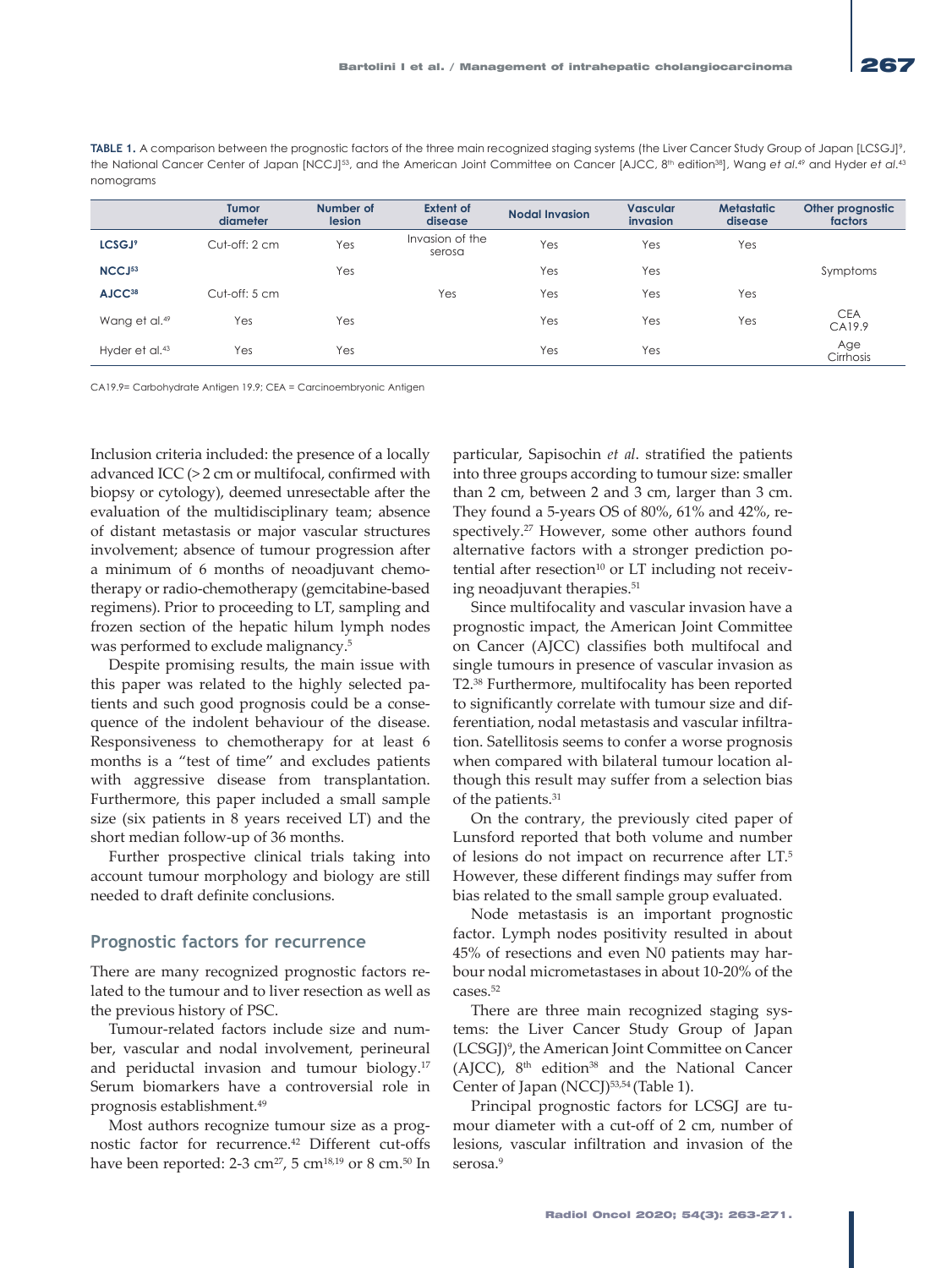The AJCC,  $8<sup>th</sup>$  edition<sup>38</sup>, applied a cut-off o 5 cm to divide T1 into T1a and T1b.

The NCCJ, Okabayashi and Nathan system<sup>53,54</sup>, do not consider tumour diameter as an independent prognostic factor while presence of symptoms, nodal invasion, lesion number and vascular invasion have a prognostic impact. These three systems displayed lack of accuracy in predicting prognosis<sup>10</sup>, thus several nomograms have been proposed to predict survival.43,49 Spolverato *et al*. developed a model to specifically predict cure rate and time necessary to define the patient cured. This cure model included tumour number, size and differentiation, vascular and periductal invasion, nodal positivity and it is easily accessible on internet.18 Similar results have been previously published.<sup>43,49</sup>

Tumour biology is another fundamental aspect. Grading has been reported to be significantly related with tumour recurrence.<sup>27,29</sup> A high grade of diversity in ICC molecular profile has been reported.1 Several genetic modifications, epigenetic alterations, gene fusions products (including FGFR2 gene fusion), hormone influences (including evaluation of tumour estrogen sensitivity) and growth factors effects have been assessed and are still under continuous evaluation.<sup>1</sup> The whole-genome analysis helped in understanding two potential altered pathways related with ICC development: activation of the inflammatory response pathway and cellular proliferation pathway, the latter being related with a worse prognosis.<sup>1,55</sup> However, a complete knowledge at the cellular level together with the microenvironment in which tumours develop is far from being achieved.<sup>1</sup> This effort may widen the perspectives in different aspects of tumour management: diagnosis (with the discovery of new circulating biomarkers), treatment allocation (including personalized targeted therapies) and prognosis prediction. For example, while KRAS mutation has been found in patients experiencing recurrence, FGFR gene fusion seems related with an indolent disease.<sup>5,56</sup> Obviously, patients with indolent tumours will have a better prognosis despite the treatments received and they will benefit more from each treatment. The previously reported absence of disease progression during chemotherapy is strictly related with tumour biology.2,5

The most important prognostic factor after surgical resection is the state of the margins. Tumourfree margins are related with a significantly better prognosis when compared with infiltrated margins.2,57

Finally, time-to-recurrence after surgery with a curative intent has been reported to be itself a prognostic factor.21 Using a cut-off of 24 months, Zhang *et al*. showed a significantly worse prognosis for patients experiencing early recurrence when compared with those with late recurrence (median OS of 10 and 18 months, respectively).<sup>21</sup> Although recurrence was mainly in the liver, the frequency of extrahepatic localization was higher in the early recurrence group.<sup>21</sup> Furthermore, they found that the size and number of tumours, vascular invasion, presence of satellitosis or surgical margins of less than 1 cm were all associated with the early recurrence pattern at univariate analysis. On the contrary, adjuvant treatments and presence of cirrhosis resulted significantly linked to late recurrence.<sup>21</sup> Interestingly, when further treatments with a curative intent were possible, OS rates resulted similar between the two groups.<sup>21</sup>

Further studies are needed to evaluate with greater detail potential prognostic factors and their weight.

#### **Palliative treatments**

Unfortunately, a great majority of the patients present with unresectable disease due to major vascular or bile duct involvement, metastasis or huge burden of disease leading to a potential insufficient future liver remnant.<sup>11</sup> The 5-years survival rate of these patients is less than 10%.29

Although ICC tends to develop chemoresistance, systemic therapy is the main treatment in the subset of palliative cures. Chemotherapy could be considered to treat patients with macroscopic residual tumour after surgery, locally advanced or metastatic unresectable tumours or recurrent ICCs. The National Comprehensive Cancer Network guidelines recommend gemcitabine/cisplatin therapy as first-line treatment.37 In alternative, fluoropyrimidine-based or other gemcitabine-based chemotherapy regimens could be considered.37 However, the optimal second-line therapy is still controversial.<sup>58</sup> The role of targeted therapy is still under evaluation.1 Furthermore, a better understanding of the mechanisms that are behind chemoresistance may widen and improve treatment options.

The addition of radiation to chemotherapy is associated with better outcomes in terms of diseasefree and overall survival.59,60 On the contrary, the role of radiotherapy alone for ICC is controversial. Different approaches of radiotherapy are available such as external beam irradiation, brachytherapy with iridium-192, stereotactic body radiotherapy and proton beam irradiation.<sup>59</sup> Technical advances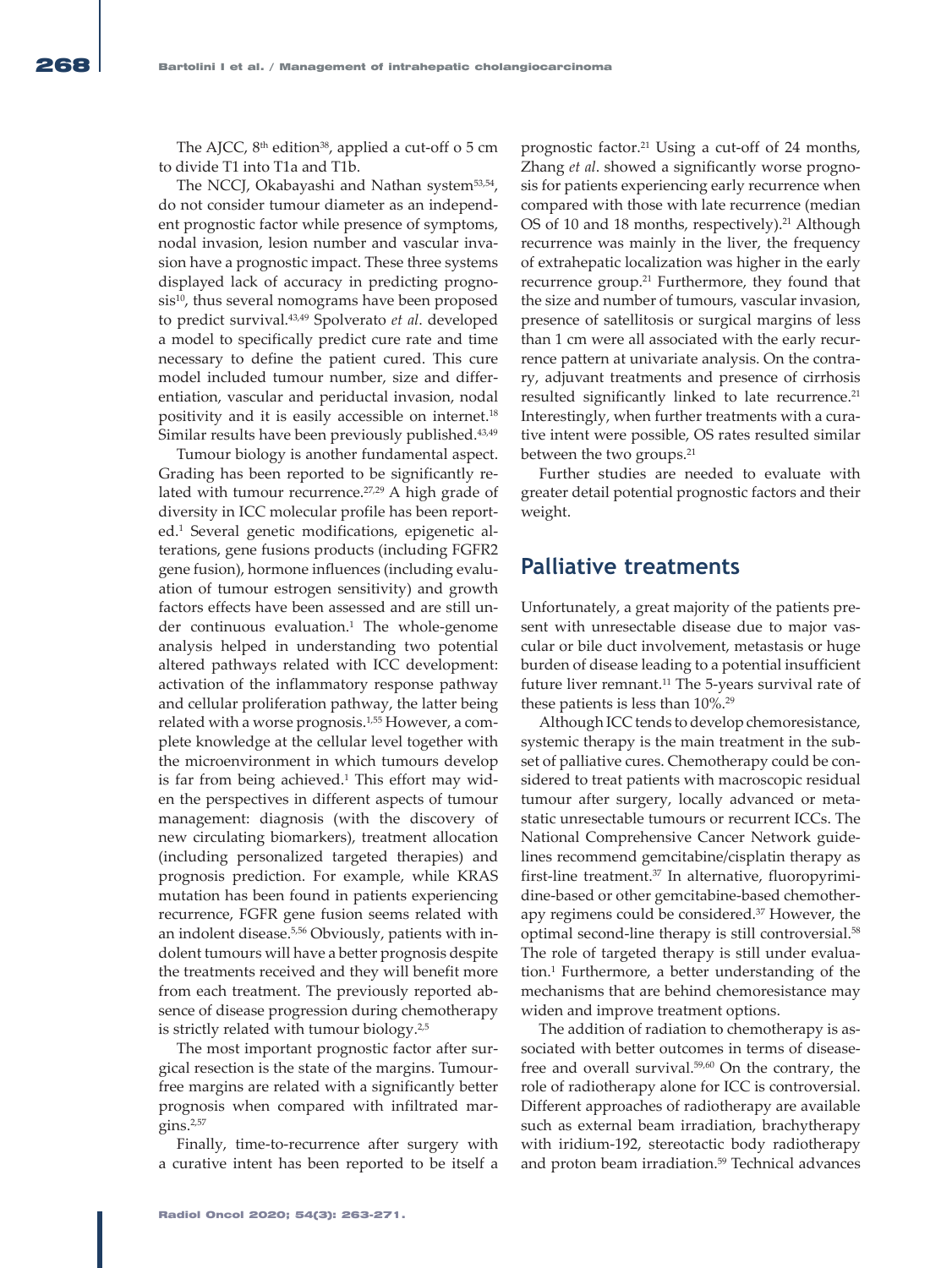now allow a selective delivery of radiation to the lesion, sparing adjacent tissue. To date there are no randomized trials comparing new techniques with the more conventional ones.

While distant metastasis is a less frequent cause of death, many of these patients die of liver failure caused by tumour-related vascular involvement or biliary obstruction. It is thus important to try to achieve local control of the tumour to improve quality of life.32 There are no randomized data showing a single optimal local treatment, so a tailored therapy is required. The choice of the best locoregional treatment must consider factors related to the patient (comorbidity, liver function, previous treatments) and to the tumour, such as size, vascularity and its involvement of bile ducts, blood vessels, bowel and chest wall.32

Data concerning the use of transarterial embolization therapies for ICC are scarce. These treatments include transarterial chemoembolization (TACE), bland embolization, chemoinfusion (TACI) and radioembolization (TARE, known also as selective internal radiation therapy, SIRT). These therapies are indicated in case of hypervascular lesions and in absence of complete portal vein thrombosis<sup>61</sup> with the exception of TARE that can be used in cases of neoplastic thrombosis. Unfortunately, ICC is typically hypovascular and characterized by fibrous content.62

In a retrospective multi-institutional analysis evaluating 198 patients with ICC, partial/complete response or stability of disease was found in 26% and 62% of patients, respectively. Median OS was 13.2 months. Outcomes did not differ on the type of intra-arterial treatment.63 These results were confirmed by Yang who performed a systematic review including 926 patients.<sup>64</sup> Mean complete radiological response was 10% while partial radiological response was 22.2%. One third of patients suffered from acute toxicity, 30-day mortality was less than 1% and median OS was 13 months. These data showed that transarterial embolization therapies could be safely and effectively used in unresectable cholangiocarcinoma, conferring a survival benefit.64

Percutaneous ablation techniques such as radiofrequency or microwave ablation are effective for small lesions (4-5 cm), not located close to major bile ducts or blood vessels or on the liver surface.<sup>65</sup> Irreversible electroporation is a new ablation technique with similar results for small lesions but with no limitations in terms of distance from bile ducts and vessels.<sup>61</sup>

Photodynamic therapy is another palliative treatment that may have a small beneficial effect on survival.66

## **Conclusions**

Intrahepatic cholangiocarcinoma is a rare tumour but with an increasing incidence over the years. Unfortunately, mortality rates are rising consensually despite improvements in surgical techniques and perioperative care. When technically feasible and patients are fit, surgical resection is the best option that can be offered. However, survival rates are still discouraging and recurrence rates are high. Liver transplantation may be considered in highly selected patients including those with a very early tumour and cirrhosis or in locally advanced unresectable ICC but stable after neoadjuvant therapy. Unfortunately, the majority of patients present with unresectable disease. Palliative treatments may confer an improvement in survival. However, we should aim at an improved stratification of patients using the known prognostic factors and, hopefully, at a better understanding of biologic cancer profiling. This stratification, together with standardization and improvements in neoadjuvant and adjuvant therapies, may allow a better allocation of treatments and, possibly, an expansion of the indications for surgery in a subset of patients.

## **References**

- 1. Banales JM, Cardinale V, Carpino G, Marzioni M, Andersen JB, Invernizzi P, et al. Expert consensus document: cholangiocarcinoma: current knowledge and future perspectives consensus statement from the European Network for the Study of Cholangiocarcinoma (ENS-CCA). *Nat Rev Gastroenterol Hepatol* 2016; **13:** 261-80. doi: 10.1038/nrgastro.2016.51
- 2. Spolverato G, Kim Y, Alexandrescu S, Marques HP, Lamelas J, Aldrighetti L, et al. Management and outcomes of patients with recurrent intrahepatic cholangiocarcinoma following previous curative-intent surgical resection. *Ann Surg Oncol* 2016; **23:** 235-43. doi: 10.1245/s10434-015-4642-9
- 3. Valls C, Gumà A, Puig I, Sanchez A, Andía E, Serrano T, et al. Intrahepatic peripheral cholangiocarcinoma: CT evaluation. *Abdom Imaging* 2000; **25:** 490-6. doi: 10.1007/s002610000079
- 4. Khan SA, Toledano MB, Taylor-Robinson SD. Epidemiology, risk factors, and pathogenesis of cholangiocarcinoma. *HPB (Oxford)* 2008; **10:** 77-82. doi: 10.1080/13651820801992641
- 5. Lunsford KE, Javle M, Heyne K, Shroff RT, Abdel-Wahab R, Gupta N, et al. Liver transplantation for locally advanced intrahepatic cholangiocarcinoma treated with neoadjuvant therapy: a prospective case-series. *Lancet Gastroenterol Hepatol* 2018; **3:** 337-48. doi: 10.1016/S2468-1253(18)30045- 1
- 6. Bertuccio P, Malvezzi M, Carioli G, Hashim D, Boffetta P, El-Serag HB, et al. Global trends in mortality from intrahepatic and extrahepatic cholangiocarcinoma. *J Hepatol* 2019; **71:** 104-14. doi: 10.1016/j.jhep.2019.03.013
- 7. Bridgewater J, Galle PR, Khan SA, Llovet JM, Park JW, Patel T, et al. Guidelines for the diagnosis and management of intrahepatic cholangiocarcinoma. *J Hepatol* 2014; **60:** 1268-89. doi: 10.1016/j.jhep.2014.01.021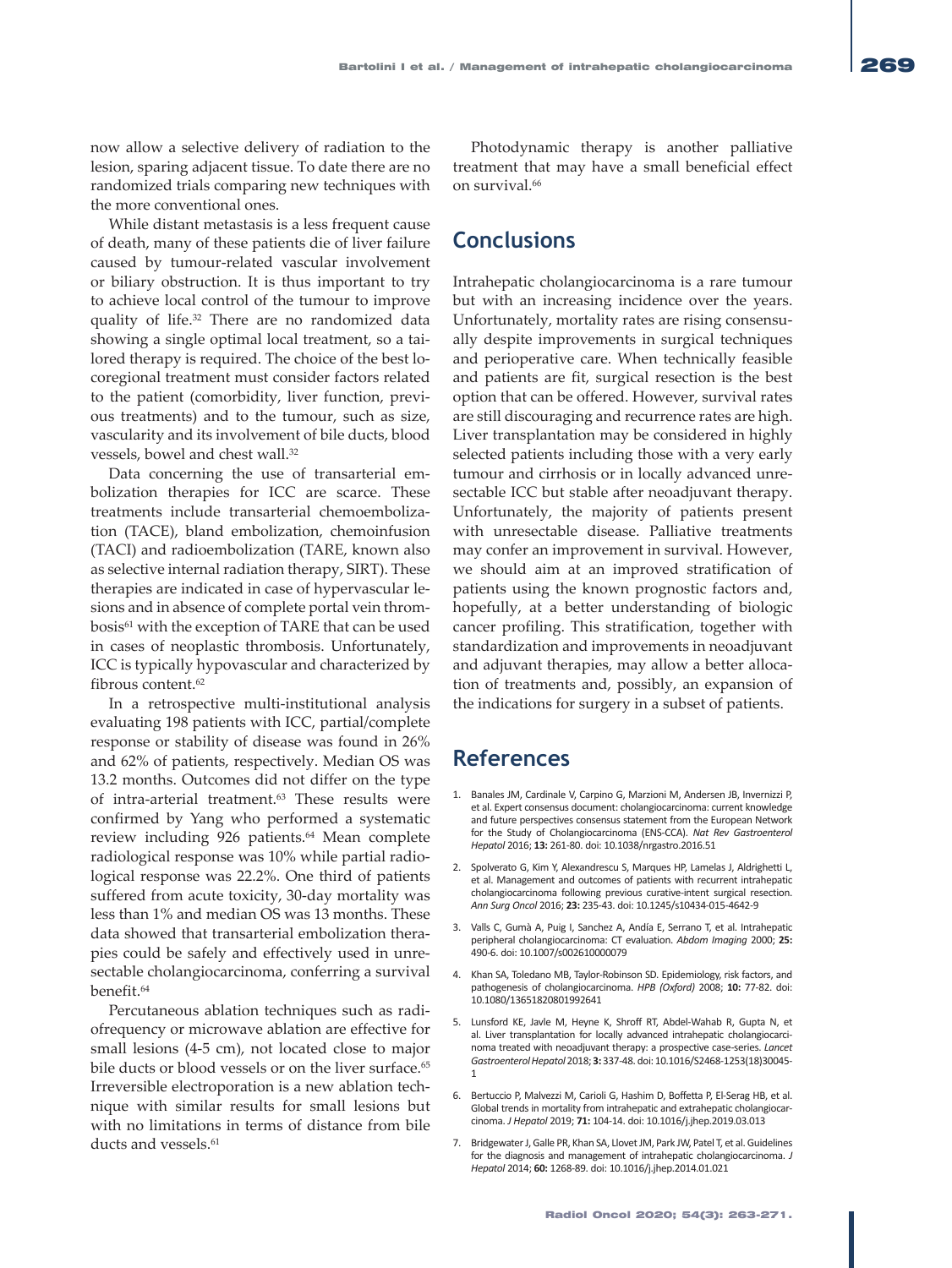- 8. Sempoux C, Jibara G, Ward SC, Fan C, Qin L, Roayaie S, et al. Intrahepatic cholangiocarcinoma: new insights in pathology. *Semin Liver Dis* 2011; **31:** 49-60. doi: 10.1055/s-0031-1272839
- 9. Yamasaki S. Intrahepatic cholangiocarcinoma: macroscopic type and stage classification. *J Hepatobiliary Pancreat Surg* 2003; **10:** 288-91. doi: 10.1007/ s00534-002-0732-8
- 10. Blechacz B, Komuta M, Roskams T, Gores GJ. Clinical diagnosis and staging of cholangiocarcinoma. *Nat Rev Gastroenterol Hepatol* 2011; **8:** 512-22. doi: 10.1038/nrgastro.2011.131
- 11. Khan SA, Davidson BR, Goldin RD, Heaton N, Karani J, Pereira SP, et al. Guidelines for the diagnosis and treatment of cholangiocarcinoma: an update. *Gut* 2012; **61:** 1657-69. doi: 10.1136/gutjnl-2011-301748
- 12. Alvaro D. Serum and bile biomarkers for cholangiocarcinoma. *Curr Opin Gastroenterol* 2009; **25:** 279-84. doi: 10.1097/mog.0b013e328325a894
- 13. Aljiffry M, Walsh MJ, Molinari M. Advances in diagnosis, treatment and palliation of cholangiocarcinoma: 1990-2009. *World J Gastroenterol* 2009; **15:** 4240-62. doi: 10.3748/wjg.15.4240
- 14. Weber SM, Ribero D, O'Reilly EM, Kokudo N, Miyazaki M, Pawlik TM. Intrahepatic cholangiocarcinoma: expert consensus statement. *HPB (Oxford)* 2015; **17:** 669-80. doi: 10.1111/hpb.12441
- 15. Lamarca A, Barriuso J, Chander A, McNamara MG, Hubner RA, ÓReilly D, et al. F-fluorodeoxyglucose positron emission tomography. *J Hepatol* 2019; **71:** 115-29. doi: 10.1016/j.jhep.2019.01.038
- 16. Goodman ZD. Neoplasms of the liver. *Mod Pathol* 2007; **20(Suppl 1):** S49- 60. doi: 10.1038/modpathol.3800682
- 17. Mazzaferro V, Gorgen A, Roayaie S, Droz Dit Busset M, Sapisochin G. Liver resection and transplantation for intrahepatic cholangiocarcinoma. *J Hepatol* 2020; **72:** 364-77. doi: 10.1016/j.jhep.2019.11.020
- 18. Spolverato G, Vitale A, Cucchetti A, Popescu I, Marques HP, Aldrighetti L, et al. Can hepatic resection provide a long-term cure for patients with intrahepatic cholangiocarcinoma? *Cancer* 2015; **121:** 3998-4006. doi: 10.1002/ cncr.29619
- 19. Endo I, Gonen M, Yopp AC, Dalal KM, Zhou Q, Klimstra D, et al. Intrahepatic cholangiocarcinoma: rising frequency, improved survival, and determinants of outcome after resection. *Ann Surg* 2008; **248:** 84-96. doi: 10.1097/ SLA.0b013e318176c4d3
- 20. Tabrizian P, Jibara G, Hechtman JF, Franssen B, Labow DM, Schwartz ME, et al. Outcomes following resection of intrahepatic cholangiocarcinoma. *HPB (Oxford)* 2015; **17:** 344-51. doi: 10.1111/hpb.12359
- 21. Zhang XF, Beal EW, Bagante F, Chakedis J, Weiss M, Popescu I, et al. Early versus late recurrence of intrahepatic cholangiocarcinoma after resection with curative intent. *Br J Surg* 2018; **105:** 848-56. doi: 10.1002/bjs.10676
- 22. Weber SM, Jarnagin WR, Klimstra D, DeMatteo RP, Fong Y, Blumgart LH. Intrahepatic cholangiocarcinoma: resectability, recurrence pattern, and outcomes. *J Am Coll Surg* 2001; **193:** 384-91. doi: 10.1016/s1072- 7515(01)01016-x
- 23. Patel T. Cholangiocarcinoma controversies and challenges. *Nat Rev Gastroenterol Hepatol* 2011; **8:** 189-200. doi: 10.1038/nrgastro.2011.20
- 24. Goldstein RM, Stone M, Tillery GW, Senzer N, Levy M, Husberg BS, et al. Is liver transplantation indicated for cholangiocarcinoma? *Am J Surg* 1993; **166:** 768-71. doi: 10.1016/s0002-9610(05)80696-8
- 25. Pichlmayr R, Weimann A, Oldhafer KJ, Schlitt HJ, Klempnauer J, Bornscheuer A, et al. Role of liver transplantation in the treatment of unresectable liver cancer. *World J Surg* 1995; **19:** 807-13. doi: 10.1007/BF00299775
- 26. Meyer CG, Penn I, James L. Liver transplantation for cholangiocarcinoma: results in 207 patients. *Transplantation* 2000; **69:** 1633-7. doi: 10.1097/00007890-200004270-00019
- 27. Sapisochin G, Facciuto M, Rubbia-Brandt L, Marti J, Mehta N, Yao FY, et al. iCCA International Consortium. Liver transplantation for "very early" intrahepatic cholangiocarcinoma: international retrospective study supporting a prospective assessment. *Hepatology* 2016; **64:** 1178-88. doi: 10.1002/ hep.28744
- 28. Valle JW, Furuse J, Jitlal M, Beare S, Mizuno N, Wasan H, et al. Cisplatin and gemcitabine for advanced biliary tract cancer: a meta-analysis of two randomised trials. *Ann Oncol* 2014; **25:** 391-8. doi: 10.1093/annonc/mdt540
- 29. Mavros MN, Economopoulos KP, Alexiou VG, Pawlik TM. Treatment and prognosis for patients with intrahepatic cholangiocarcinoma: systematic review and meta-analysis. *JAMA Surg* 2014; **149:** 565-74. doi: 10.1001/jamasurg.2013.5137
- 30. Wu L, Tsilimigras DI, Paredes AZ, Mehta R, Hyer JM, Merath K, et al. Trends in the incidence, treatment and outcomes of patients with intrahepatic cholangiocarcinoma in the USA: facility type is associated with margin status, use of lymphadenectomy and overall survival. *World J Surg* 2019; **43:** 1777-87. doi: 10.1007/s00268-019-04966-4
- 31. Addeo P, Jedidi I, Locicero A, Faitot F, Oncioiu C, Onea A, et al. Prognostic impact of tumour multinodularity in intrahepatic cholangiocarcinoma. *J Gastrointest Surg* 2019; **23:** 1801-9. doi: 10.1007/s11605-018-4052-y
- 32. Le Roy B, Gelli M, Pittau G, Allard MA, Pereira B, Serji B, et al. Neoadjuvant chemotherapy for initially unresectable intrahepatic cholangiocarcinoma. *Br J Surg* 2018; **105:** 839-47. doi: 10.1002/bjs.10641
- 33. Bosch J, Iwakiri Y. The portal hypertension syndrome: etiology, classification, relevance, and animal models. *Hepatol Int* 2018; **12:** 1-10. doi: 10.1007/ s12072-017-9827-9
- 34. Si A, Li J, Yang Z, Xia Y, Yang T, Lei Z, et al. Impact of anatomical versus nonanatomical liver resection on short- and long-term outcomes for patients with intrahepatic cholangiocarcinoma. *Ann Surg Oncol* 2019; **26:** 1841-50. doi: 10.1245/s10434-019-07260-8
- 35. Reames BN, Ejaz A, Koerkamp BG, Alexandrescu S, Marques HP, Aldrighetti L, et al. Impact of major vascular resection on outcomes and survival in patients with intrahepatic cholangiocarcinoma: a multi-institutional analysis. *J Surg Oncol* 2017; **116:** 133-9. doi: 10.1002/jso.24633
- 36. De Santibañes M, Boccalatte L, de Santibañes E. A literature review of associating liver partition and portal vein ligation for staged hepatectomy (ALPPS): so far, so good. *Updates Surg* 2017; **69:** 9-19. doi: 10.1007/s13304- 016-0401-0
- 37. National Comprehensive Cancer Network. *NCCN clinical practice guidelines in oncology. Hepatobiliary cancers.* Version 4.2019. [cited 2019 Dec 27]. Available at https://www.36.org/professionals/physician\_gls/pdf/hepatobiliary.pdf.
- 38. Amin MB, Greene FL, Edge SB, Compton CC, Gershenwald JE, Brookland RK, et al. The eighth edition AJCC cancer staging manual: continuing to build a bridge from a population-based to a more "personalized" approach to cancer staging. *CA Cancer J Clin* 2017; **67:** 93-9. doi: 10.3322/caac.21388
- 39. Sahara K, Tsilimigras DI, Merath K, Bagante F, Guglielmi A, Aldrighetti L, et al. Therapeutic index associated with lymphadenectomy among patients with intrahepatic cholangiocarcinoma: which patients benefit the most from nodal evaluation? *Ann Surg Oncol* 2019; **26:** 2959-68. doi: 10.1245/s10434- 019-07483-9
- 40. Ratti F, Cipriani F, Ariotti R, Gagliano A, Paganelli M, Catena M, et al. Safety and feasibility of laparoscopic liver resection with associated lymphadenectomy for intrahepatic cholangiocarcinoma: a propensity score-based case-matched analysis from a single institution. *Surg Endosc* 2016; **30:** 1999- 2010. doi: 10.1097/md.0000000000018307
- 41. Liu R, Wakabayashi G, Kim HJ, Choi GH, Yiengpruksawan A, Fong Y, et al. International consensus statement on robotic hepatectomy surgery in 2018. *World J Gastroenterol* 2019; **25:** 1432-44. doi: 10.3748/wjg.v25.i12.1432
- 42. Spolverato G, Kim Y, Ejaz A, Alexandrescu S, Marques H, Aldrighetti L, et al. Conditional probability of long-term survival after liver resection for Intrahepatic cholangiocarcinoma: a multi-institutional analysis of 535 patients. *JAMA Surg* 2015; **150:** 538-45. doi: 10.1001/jamasurg.2015.0219
- 43. Hyder O, Marques H, Pulitano C, Marsh JW, Alexandrescu S, Bauer TW, et al. A nomogram to predict long-term survival after resection for intrahepatic cholangiocarcinoma: an Eastern and Western experience. *JAMA Surg* 2014; **149:** 432-8. doi: 10.1001/jamasurg.2013.5168
- 44. Doussot A, Gonen M, Wiggers JK, Groot-Koerkamp B, DeMatteo RP, Fuks D, et al. Recurrence patterns and disease-free survival after resection of intrahepatic cholangiocarcinoma: preoperative and postoperative prognostic models. *J Am Coll Surg* 2016; **223:** 493-505.e2. doi: 10.1016/j.jamcollsurg.2016.05.019
- 45. Rosen CB, Heimbach JK, Gores GJ. Liver transplantation for cholangiocarcinoma. *Transpl. Int* 2010; **23:** 692-7. doi: 10.1111/j.1432-2277.2010.01108.x